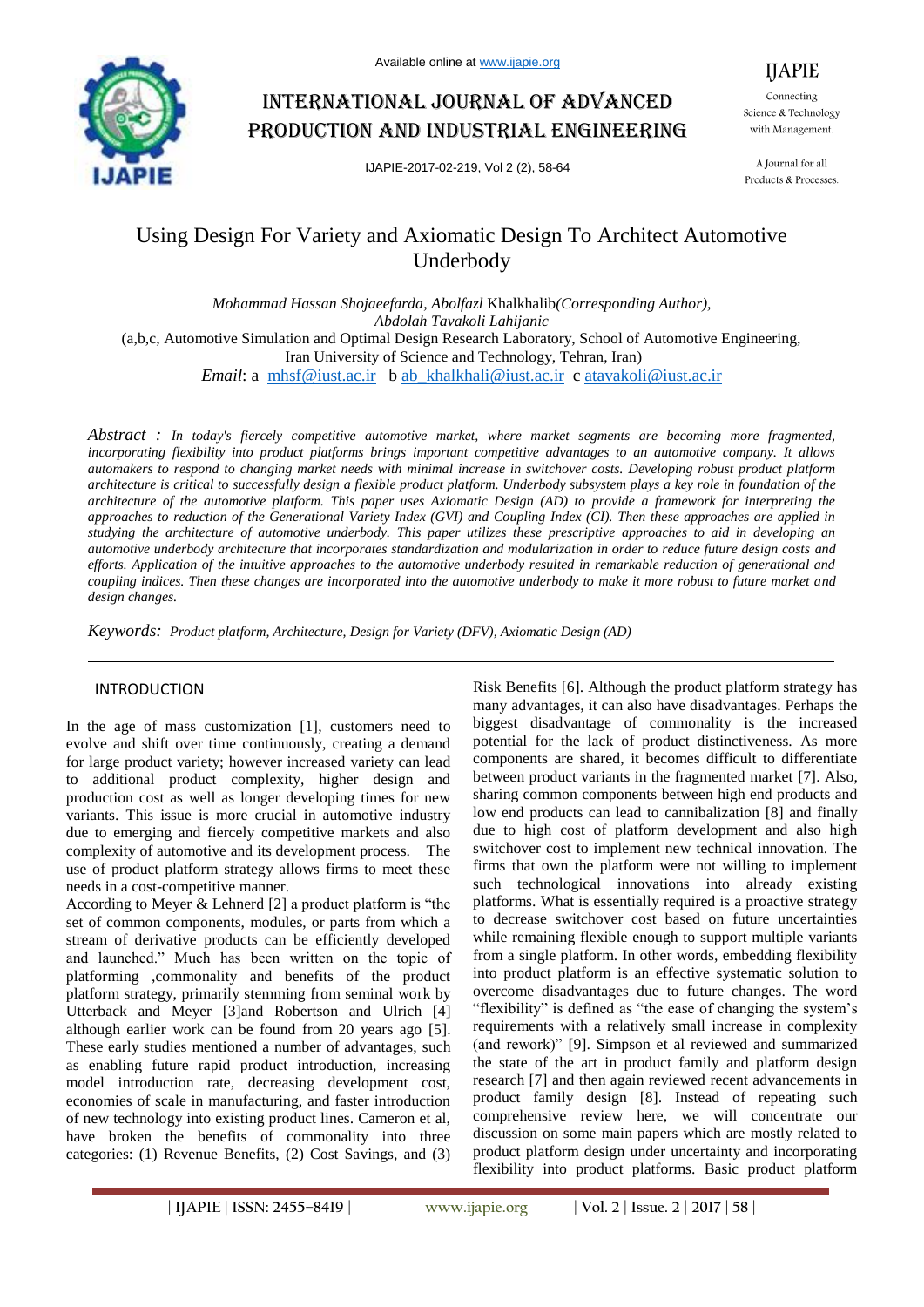elements are components, processes, interfaces and architecture. Thus The final form of the product platform is a collection of common and flexible components, processes, interfaces and architectures that allows the company to offer product families with distinct variants at low cost. [12]. Ulrich [11]referred to product architecture as the ""scheme by which the function of a product is allocated to physical components."" He defined it as: (1) Arrangement of the functional elements; (2) Mapping from the functional elements to the physical components; and (3) Specification of the interfaces among the interacting physical components. This paper further defines product architecture, provides a topology of product architectures, and articulates the potential linkages between the architecture of the product and five areas of managerial importance: (1) product change (2) product variety (3) component standardization (4) product performance and (5) product development management. He explained that "Products with integral architectures require changes to several components in order to implement changes to the product's function". Furthermore, he described that "a modular architecture increases the likelihood that a component will be commonly useful. An ultimate modular architecture, which contains a one to one mapping from the functional elements to the components means that any component could have only one function. As a result of such architecture, any component with a specific function could be used in any other product applications which the corresponding function is required. On the contrary, the components of an integral architecture could not be used in another product if the combination of the functional elements differs with the base product. Commonality of component interfaces in different products is another outcome of the modular architectures. In such cases, a component could be replaced without needing a change in the surrounding components. In other words, the interfaces are decoupled in a modular architecture. He also emphasized on the role of product architecture in having a robust design against future changes.

Martin and Ishii [12] described the Design for Variety (DFV) method, to develop standardized and modularized product platforms. The authors used the Generational Variety Index (GVI) and Coupling Index (CI) to aid in designing a product platform that can be easily changed in the future. In this paper, GVI is defined as an ""indicator of the amount of redesign required for a component to meet the future market requirements."" it is an indicator of which components are likely to change over time. The CI ""indicates the strength of coupling between the components in a product. The stronger the coupling between components, the more likely a change in one will require a change in the other."" From the coupling matrix, two indices are derived. The sum for a column indicates the strength of the information supplied by that component to other components and is referred to as the Coupling Index–Supply (CI–S). The sum for a row states the information being received by each component and is referred to as the Coupling Index–Receive (CI–R). These indices are further explained as follows: The coupling index– receiving (CI–R) indicates the strength (or impact) of the specifications that a component receives from other components. The coupling index–supplying (CI–S) indicates the strength (or impact) of the specifications that a component supplies to other components A water cooler is used as an illustrative example to demonstrate this method, in which the GVI and CI for seven major components are calculated. Then, for the components with high GVI and CI, flexible designs are introduced to reduce GVI and CI and subsequently, lowering future redesign cost. Nadadur et. al [15] described the application of GVI technique in studying the evolution of the apple iPhone,and they again emphasized that" The main utility of GVI is in providing designers with a quantifiable method to estimate the extent of future changes in the designs of products. This is useful in decision-making concerning the incorporation of flexibility into different components and subsystems".

As a research that applies flexibility to the automotive field, Suh et al [14] presented a platform design process in response to future uncertainties. This flexible platform design process (FPDP) takes exogenous uncertainties into account and incorporates the concept of flexible elements. They investigated the body-in-white (BIW), but they didn't use GVI and CI explicitly in their research and employed change propagation analysis instead.

In this paper, a perspective of existing approaches for creating modularity and standardization are introduced based on Axiomatic Design principles. Thus for the first time, the Axiomatic Design Principles are interpreted as approaches to achieve a flexible design against the future uncertainties. Then, the floor panel architecture along with its functions and GVI and CI uncertainties for a normal B-segment (it can be applicable to upper segments) vehicle is calculated. Finally, by implementing the approaches which are interpreted based on AD, the reduction of the mentioned indices as well as a robust architecture to the changes is achieved.

2. Using Axiomatic Design principles for explaining flexibility related issues

2.1. Axiomatic Design framework [16], [17]

Axiomatic Design is a structured design method created to improve design activities by establishing criteria on which potential designs may be evaluated and by developing tools for implementing these criteria [60].

Four successive domains are defined in the design world which are customer, functional, physical and process domains respectively. Axiomatic design deals with these design domains which are known by the characteristic vectors including Customer Attributes (CAs), Functional Requirements (FRs), Design Parameters (DPs) and Process Variables (PVs). Definition of design is more clarified using these concepts: Design of products and design of processes are defined as quality of mapping from the functional domain to the physical domain and from the physical domain to the process domain respectively. FRs are the smallest sized-set of independent requirements which completely satisfy the functional need of the desired product. The main physical variables in the physical domain which characterize the system in such a way that satisfies all of the functional requirements are called DPs. The axiomatic design framework is developed to improve the DPs using the two design axioms [18]:

• Axiom 1: Independence Axiom- Maintain the independence of all functional requirements.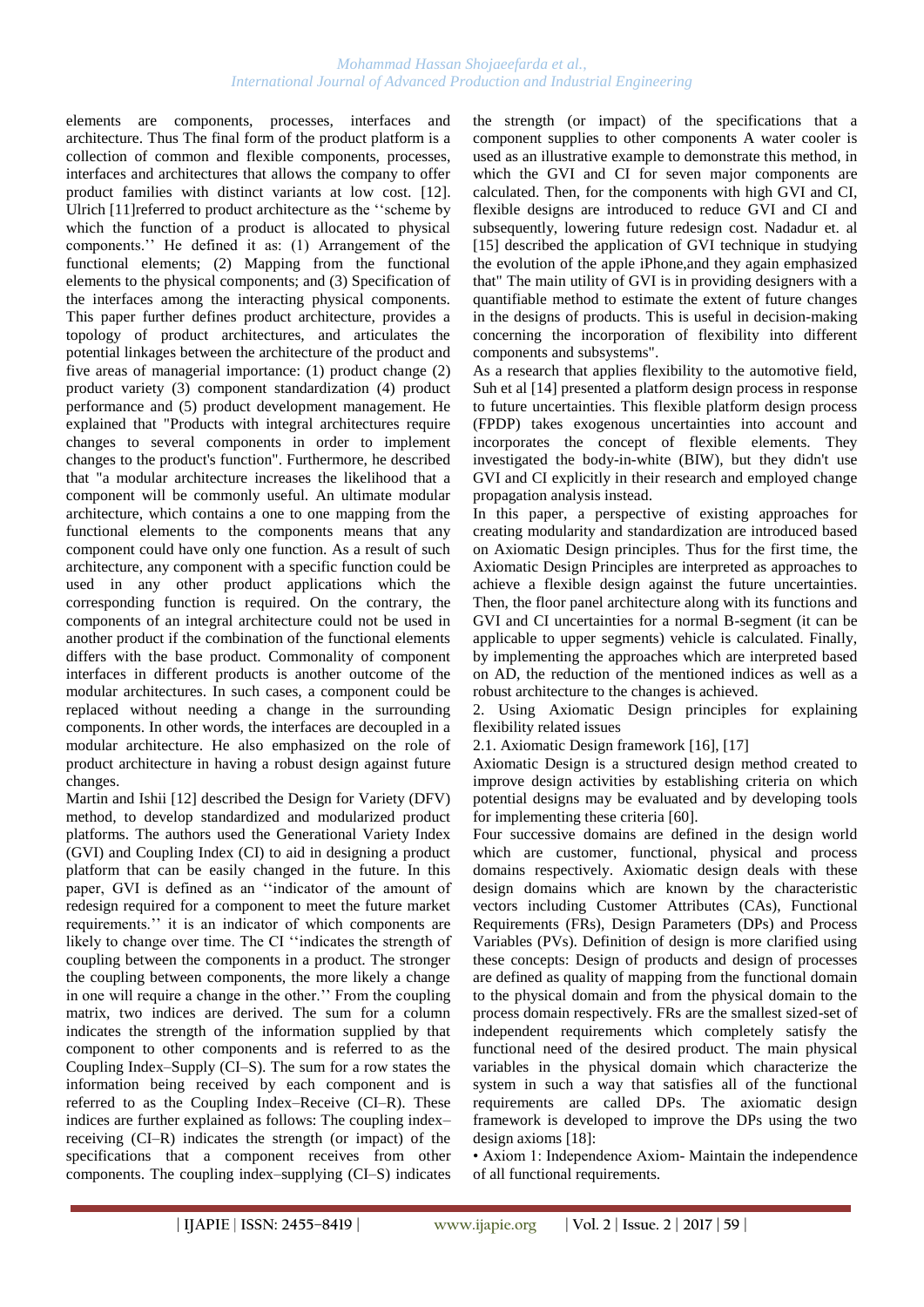• Axiom 2: Information Axiom- Minimize the information content of the design.

The relationship between DPs and FRs is described as follows:

 ${FR} = [A]{DP}$  (1)

In Eq.1,  $[A]$  is the design matrix which describes the design's characteristics. In fact, design of a product is performed using this equation. The design matrix is a square matrix which is equal to the number of FRs and DPs in the number of rows and columns respectively. For example, for a design with three FRs and three DPs the design matrix is described as follows:

$$
[A] = \begin{bmatrix} A_{11} & A_{12} & A_{13} \\ A_{21} & A_{22} & A_{23} \\ A_{31} & A_{32} & A_{33} \end{bmatrix}
$$
  
(2)

If the design matrix is diagonal or triangular, the independence axiom will be satisfied. The design is called uncoupled if the design matrix is diagonal. In this situation, each of the FRs is mapped to a single DP. If the design matrix is triangular, the design is called decoupled. In this case, the independence of FRs could be guaranteed if and only if DPs are determined in a proper sequence. Coupled design, corresponds to the other forms of the design matrix which are called "Full matrix". Therefore, based on the first axiom, an axiomatic design must lead to a design matrix which is triangular or diagonal.

Eq.2 is rewritten in the differential form as follows:

 ${dFR} = [A]{dDP}$  (3)

Which the elements of the design matrix are calculated by the following equation:

 $A_{ii} = \partial FR_i / \partial DP_i$ (4)

2.1. Using the Independence axiom to interpret Flexibility:

Flexibility is defined before as "the ease of changing the system"s requirements with a relatively small increase in complexity (and rework)".

Now assume that in the future, one  $FR$ , will change and the system architecture wishes to incorporate flexibility in the system to absorb the change. If flexibility is incorporated in the corresponding  $DP_i$  for uncoupled and decoupled designs, other DPs and FRs will not be affected by changing the (according to Eq.3). Therefore, in the case of satisfying the independence axiom, the GVI index could be optimized.

Assume that each of DPs are associated with one physical part, if not we can aggregate them in one subassembly or module for better imagination of the linkage between FRs or engineering metrics and DPs or related physical parts. This means that our architecture allows us for standardization and modularization. Therefore, as stated in DFV method, reducing the GVI, CI–R, and CI–S of the components helps to these standardization and modularization efforts and by trying to apply independence axiom to our design architecture, it can be possible to prepare it in order to be easily managed to absorb future changes; However it is no longer applicable in the coupled system cases.

If uncertainty increases, where all FRs are uncertain, then the issue of incorporating flexibility becomes more challenging, based on the Jacobean matrix of a coupled system shown in Eq. 4, identifying sensitivities of each FR with respect to corresponding DPs identifies the component's GVI and furthermore can reveal the priorities of DPs which can be candidates for incorporating flexibility. To increase the robustness of the design and to make it uncoupled, a diagonal matrix with the diagonal elements  $\leq 1$  is preferred.

.2.2. Using the information axiom to interpret robustness of the design

The information content is an indicator of complexity in a system; i.e. the higher the information content, the more complex the system. Complexity of a system designates its probability of success. Hence, the probability of success will be reduced when the information content required to satisfy the FRs is enhanced. The total information content of a system is defined as sum of the information contents of the all FRs. Therefore, the system will be complex if the tolerances of FRs for the product are small, due to high accuracy which is required for the corresponding FRs. The other potential case of complexity occurs when the number of components of a system is high. Because increasing the number of components leads to summing up the complexity of these components together and consequently the probability of satisfying the FRs will be reduced. As a result, a physically large system is not necessarily complex if the information content is low. Conversely, even a small system can be complex if the information content is low.

According to the preceding arguments, it is always desired to reduce the information content of systems. The system should be capable of absorbing large variations in the design variables while satisfying the FRs simultaneously. Such design is called a robust design from AD point of view. The more accordance between the design range and the system range, the more robust the system becomes. Two approaches are investigated in this section in order to help the system range to lie in the design range.

### 2.2.1. Elimination of Bias:

"Bias" is referred to the difference between the target value and the mean value of the system range. The system range is determined by the Probability Distribution Function (PDF) of the system. If the difference between the mean value of PDF and the target value for the system converges to zero, the information content will be reduced. For this purpose, the bias associated with each of the FRs must be minimized in the systems with more than one functional requirement. In such systems if the architecture is coupled, it will be cumbersome to reduce the bias associated with the entire FRs simultaneously. Because changing a FR"s bias leads to change in the other FRs" biases due to dependence between them. Therefore, dependent systems are not easily controllable. Conversely, in a decoupled or uncoupled system, making a change in one DP to eliminate the bias, will not lead to change in the bias for the other FRs.

2.2.2. Reduction of Variance:

Reduction of variance is another method of aiding to the accordance of the target range with the design range. In other words, if the variance converges to zero, the effect of noising factors which affect the system performance are eliminated. Similar to bias, the benefit of variance reduction is helping to satisfaction of the independence axiom. Therefore, it is always beneficial to reduce to variation. The variation could be reduced using several different approaches including reduction of stiffness, designing a system that is immune to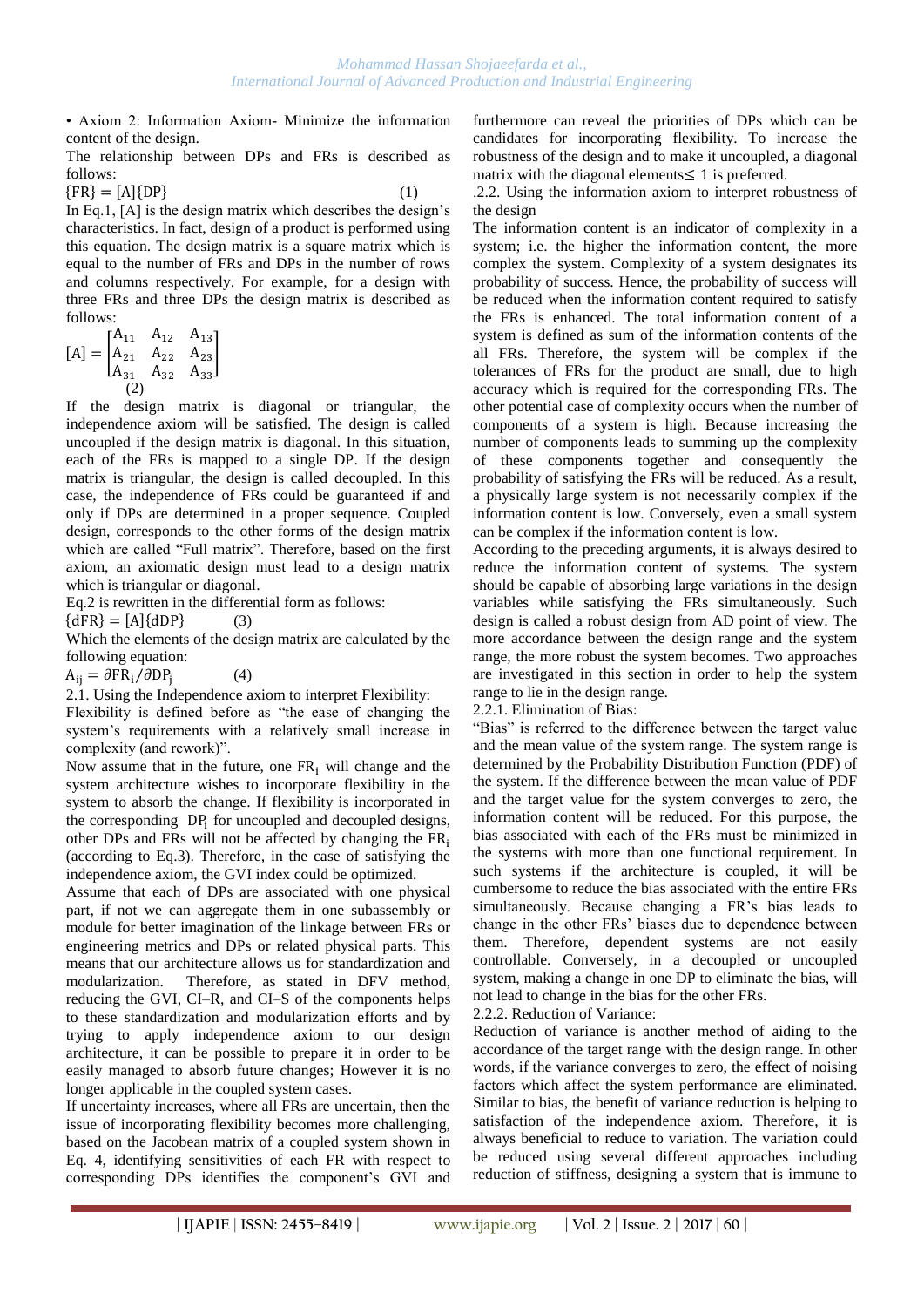variation, fixing the values of extra DPs, minimizing the random variation of DPs and PVs, compensation and increasing the design range [suh].

Table.1 Presents a comparison between applied approaches in DFV method to reduce GVI (or CI) and immediate effect on the two Axioms of AD. As it is illustrated in Table 1 and according to approach 1a, every improvement in configuration of mapping between components and functions is indeed a satisfactory effort to the independence axiom based on AD. In approach 1b, the unsuccessfulness of the approach which may be due to the lack of information is tried to be minimized as much as possible. (Without compromising any customer needs). In approach 2a, the internal coupling is intended to reduce with a reduction of sensitivity of a component. This operation leads to reduction of information content via variance reduction (Based on 2nd AD principle). Finally in approach 2b, the sensitivity of a component with respect to changes is reduced using overdesign. Also, this strategy could be interpreted via the 2nd principle of AD. It means, the variance and information content are reduced with the increase of the design range, which is leading to more probability of successful design.

There are two causes for a component to change over time:

1-external drivers (measured by GVI)- It comes from areas outside the designer"s control (changing customer requirements, regulations, competitor introductions, and so on)

2-Internal drivers (measured by CI-R)- It comes from the interactions between the product components.

Based on the framework of AD, the first one is directly related to 1st axiom, while the second one is more interpretable by the second axiom.

It is important to know that we face to similar situation in interpreting the CI reduction strategies. The only difference is that in GVI case we deal with relationship of Engineering metrics(as FRs) and DPs of component; But in CI case we deal with the inter-component coupling or relationship between DPs of two components (we can assume the receiving specification from one component as functional requirement of supplying specification from the other component as DP). Thus in both of GVI and CI, we have two different strategies, one is removing the relationship between the two related items (relationship between EM and Component in GVI case or relationship between two related components in CI case) and second one is reducing sensitivity of two related items (EM and component in GVI case and two components in CI case).

Therefore, an interpretation of flexibility and the relevant procedures which are based on AD are introduced up to now. Illustration of these indices by means of AD makes these approaches more intuitive to designers. Furthermore, these changes are incorporated into the automotive underbody to make it more robust to future market and design changes. The next section uses an automotive underbody example to illustrate application of the described approaches.

3. Case study: Automotive Underbody

This section covers a detailed application of DFV method to an automotive underbody. Efforts of a design team in order to calculate and reduce the GVI and CI indices for the

underbody subsystem of an automotive's Body in White (BIW) to design a product for future generation are reported in this section. The underbody system is considered as a significant platform system, not only due to its great effect on increasing commonality, but also for its significant role on basic elements of a platform such as product architecture and commonality in manufacturing process and production lines. According to martin et al [14] Two types of variety should be considered when developing the architecture of a product: variety within the current product line being designed (""spatial"" variety) and variety across future generations of the product (""generational"" variety). These concepts are depicted in Fig. 1.

As illustrated in Fig. 1, during the design phase of the 1st generation of a B-Class segment passenger car, all three variants (Sedan, Hatchback, mini SUV) should be considered in such a way that, the platform parts and systems are easily modifiable and reusable in all variants. In other words, the design of a product family using a common platform could be entitled as "Design for Spatial Variety". But if the design is mainly performed based on future uncertainties, for example flexible design for different length, height or even new styles, this approach is named as "Design for Generational Variety". In the automotive industry, with high cost and long development time and considering emerging and competitive markets, both of the above-mentioned strategies are followed. The Underbody system could be divided to three main parts (modules) as illustrated in Fig. 2. This system, not only, plays an important role in maximizing the commonality of a product family (Design for Spatial Variety), but also has a great influence on product and process architecture. According to Fig. 3, each of these 3 main parts could affect the different functions and attributes in vehicle level. According to Nam P. Suh [20] complexity is defined as:

"A measure of uncertainty in understanding what it is we want to know or in achieving a functional requirement *(FR)*." In this section, the CI and GVI indices of a complex under body system is studied. Finally, the design team applies these two indices to develop a decoupled architecture that requires less design effort for follow-on products.

3.1. Investigation of the floor panel according to GVI indices In order to calculate the GVI according to DFV method, the relation between customer needs and engineering indices (QFD Phase I) and then the relation between system parts and engineering indices (QFD Phase II) must be known. Then, it is possible to identify and prioritize the parts which are potential candidates of modification due to the future uncertainties of customer needs.

In fig. 4, some of the engineering indices or Design Parameters (DPs) which have influence on GVI calculation are presented. The total length of the car which is a function of wheelbase, L1, L2 and also the suspension and power train mounting points (which has to be fixed in all variants of a product family) are some samples of engineering indices as illustrated in Fig. 4.

Also, the probability of changes in customer needs could be propagated into the phase II of QFD (in system level) and lead to probable changes to each part of the under body system.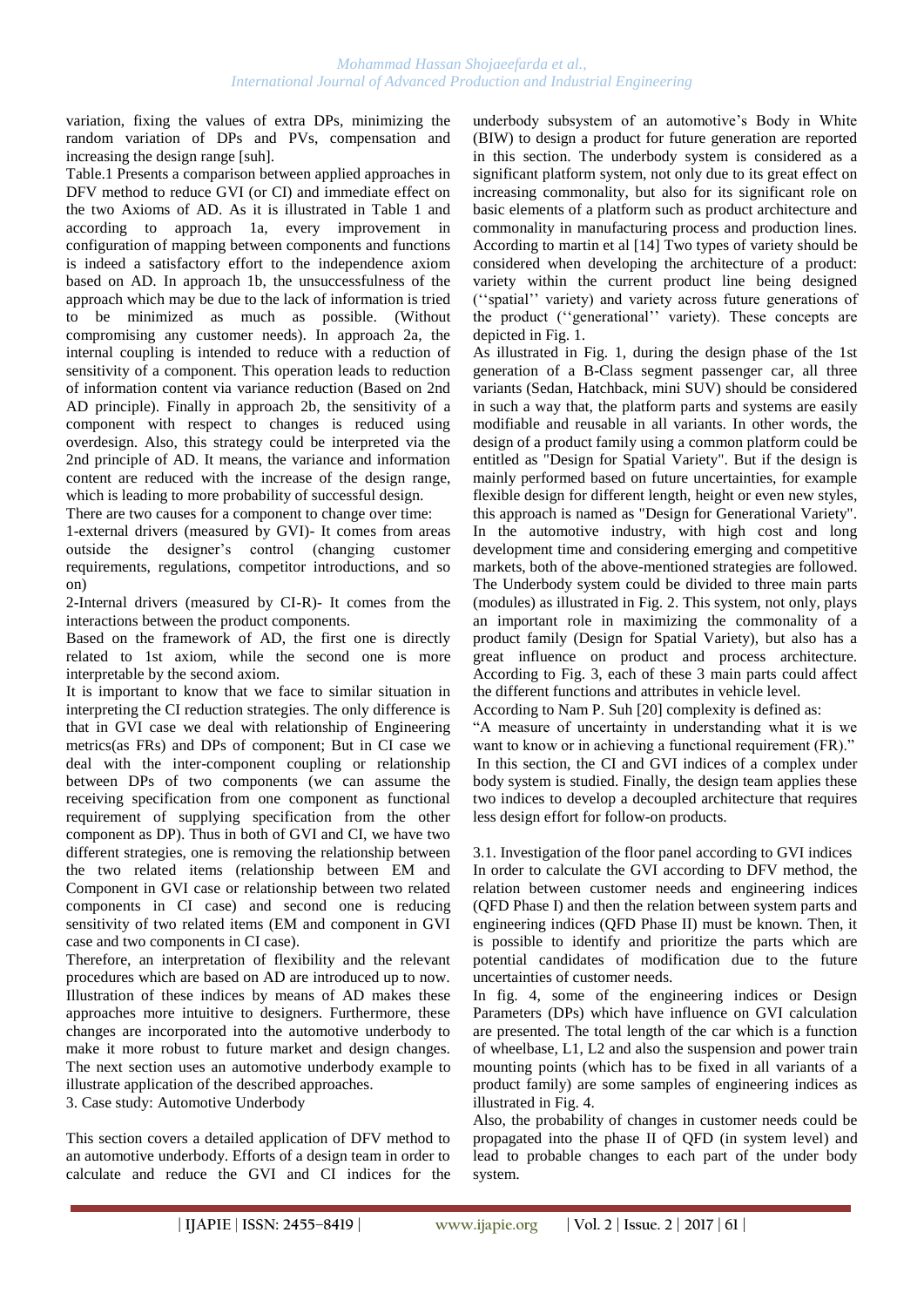As shown in fig 5, QFD phase I lists the customer needs and their relationship to engineering metrics. The last column is estimating qualitatively (high/medium/low) the range of changes for the customer requirements. These changes which are considered as risks of the future changes over platform are determined or judged by different methods such as conjoint analysis, trend analysis and market analysis.

As shown in Fig. 6, QFD phase II maps the engineering metrics (EMs) to the main parts of underbody, used in the current design. The GVI matrix is found based on the QFD phase II matrix considering the future target values of the EMs. The GVI matrix uses a 9/6/3/1 rating system for these estimations (the legend table in Fig. 7). For each EM/component node in the matrix according to Fig. 7, the team estimates the component redesign costs (including design effort, tooling, and testing) required to meet the future target value for the corresponding engineering metric. For the conventional automotive underbody, the front end (GVI=54) and the rear floor (GVI=54) are the main subassemblies that have higher percentage levels of redesign required to meet the future specifications.

3.2 Investigation of the floor pan according to CI indices

Developing the coupling index is carried out by considering the "specification flows" among components. These specification flows are defined as the design information that must be passed between designers to design their respective components. As a realistic approach and in order to simplify the complexity of the specifications flows, the main focus is on the geometrical parameters, and other parameters like material which could be easily selected and decoupled are not considered. Figure 8 shows the specification flows between the front body, front floor, and rear floor. For example, the design team has determined that changes in the " $X/Y/Z$ dimensions" specifications for the front floor can cause changes in the design of the rear floor. Fig 9 shows a graphical representation of the specification flows between main parts of automotive underbody.

Then, the team estimates sensitivity of each component to a small change in that Specification. If a minor change in the specification requires a modification in the component, then the component sensitivity is considered as high. If the specification requires major change to create a change in the receiving component, then it is considered as low sensitivity. The high sensitivity specifications are given a rating of 9, and the low sensitivity specifications are given a rating of 1 as shown in Fig. 10. Based on mentioned rating system, For each column and row, the sensitivities are summed for the conventional architecture of automotive underbody. The CI-R and CI-S for each of the modules are high, which means that the design has a relatively strong coupling between all modules in this matrix. Thus, we can conclude that each of the mentioned modules has high potential for standardization and modularization, because the calculated GVI and CI of main parts show that those modules are most likely to cause major redesign effort in later generations.

As mentioned before, by calculation of GVI index for a conventional underbody, the probable risk of changes of the main parts due to the future uncertainties was investigated. Also, the information strength between main parts of the underbody was also studied by calculation of CI index for a conventional underbody. Up to now, it could be guessed that the conventional architecture has a great potential for improvement in terms of DFV. As shown, mechanism of developing the generational variety index (GVI) and coupling index (CI) are themselves significant processes, which give the project team a more explicit understanding of the external drivers of change and of how changes may propagate throughout the design. The next section describes how these indices are further applied to develop a product platform architecture that is more robust to changes from the external or internal drivers.

3.3. Implementing GVI and CI reduction approaches on the underbody

In this section, the main goal is to implement the GVI and CI reduction approaches (as interpreted based on AD) on a conventional underbody system in order to redesign the current architecture to protect the design against future probable changes.

3.3.1. An example of GVI reduction applied to the Front End The specification which links the front end and front overhang magnitude, is "L1" or longitudinal dimension of engine compartment (by different L1 values we can create different variants with different overhang sizes or different overall lengths of car). Removing this specification link (using approach 1a) would be possible by using a modular crash can. It is possible to achieve different overhang lengths by adjustment of the crash can length, so that changing the vehicle front overhang doesn't require major redesign or retooling (incorporating flexibility in product or process respectively). One possible design to separate a change in the crash can area from larger modifications to entire of the engine compartment or front end, is to have an engine compartment with Considering modular crash can in front bumper reinforcement. This architecture design is shown in Fig. 11. It allows upgrading (The front end and the front overhang specs are separated using the crash can) without a major design change, which leads to reduction of the GVI. But in this case, it is impossible to use the approach 1b, because it is difficult to freeze this specification that is tightly linked with customer needs (different lengths of car, different performances of cooling pack because of using different power trains with various performances and so on). Approach 2a is not applicable here since we applied approach 1a before and the proposed solution disconnects the relation between the spec and the component. Thus, it is not effective to reduce sensitivity of components by reduction of the internal coupling. Design to meet most stringent future overhang spec (approach 2b) is an expensive and inefficient way in this case.

Change in the customer requirements for vehicle height (eg: mini SUV derivation based on B-segment platform) is heavily linked to the suspension height or even the tire size. In traditional architecture, a change in the overall height of vehicle requires changing of the entire sub-frame (cradle) and also requires extra space for bigger tire envelop which may lead all neighbor parts of wheelhouse and even side frame to be changed. The achievable possibility is to decrease the internal coupling of the front end (approach 2a) so that it can be updated without major redesign and retooling costs.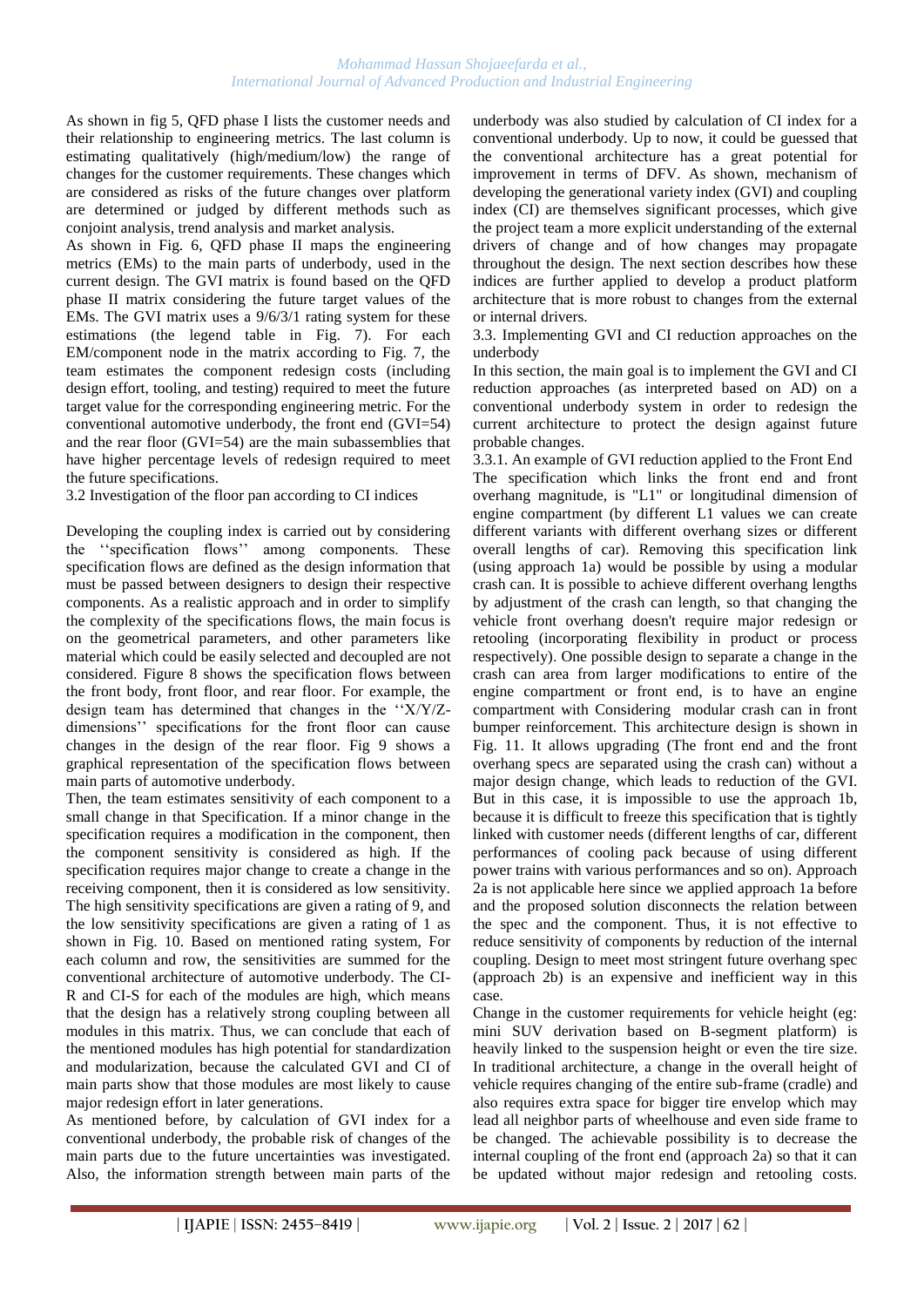Again, although this approach does not standardize the component, it helps to alleviate some of the effects of the change. The internal coupling may be reduced by modularization of the front end. So it can be down-sized by removing the spacer. For instance, the height of the vehicle could be modularized by placing an extender or spacer between the front end (sub-frame) and the suspension system (Fig. 12).

On the other hand, the design of the longitudinal frame should be in such a way that the bigger tire could be packaged, so this means considering headroom or the approach 2b. Thus, if the low end variant with 14 inch rim and high end variant with 17 inch rim are supposed to be produced, the design of the front end must guarantee the space required for bigger tire. So, the front end design must protect higher levels of specifications.

But, another engineering metric in body design of a vehicle is the level of common production processes in different body forms of a product family. So, it is required to use common positioning points of different variants as illustrated in Fig. 13. So, the approach 1b or freezing the positioning point coordinates is used in designing of the all common family products.

Of course, if there is possibility of change in the positioning points of a product family, another method is to consider flexibility in the process domain (not the product domain). It means implementing the approach 2b or considering modular fixtures in design of the production fixtures.

. A summary of these possible architecture changes for the front end subassembly is shown in Table 2.In design of a platform and a product family, the freezing contractual concept of some specifications in all variants of the product family is mostly used. As an example, the engine mount location points or suspension-body connecting points are mostly considered as design hard points. (due to maximizing the commonality). In this specific example, the engine bay width and even the vehicle track are freeze in all variants.

In table 2, a summary of applied approaches for front end GVI reduction and the solutions for product architecture changes are shown. It should be noted that these solutions are created after the brainstorming session among the design team members.

3.3.2. Examples of GVI reduction applied to the Front floor and the rear floor

The most important engineering metric which is potentially changeable due to either generational variety or spatial variety is the vehicle length. So the requirement of producing different variants of a vehicle with different wheelbase lengths, leads to front floor changes in the variants. Therefore, in order to have a robust design of this parameter while the wheelbase is not supposed to be frozen for a product family on a specific platform (most OEMs are acting like this in the recent years), two solutions could be

considered. The first one is to use the approach 1a (removing the specification). Hence, it is enough to design the modular cross member by using small or big parts on the front floor and the smaller or bigger wheelbase could be achieved (According to 1a approach as depicted in Fig. 14). In this case, by using a medium cross member, the relation between the length of the vehicle and the front floor is removed, but the other solution is to use approach 1b by which the sensitivity of the front floor to the length variation is reduced in such a way that, the front floor is not changed in order to reach different wheelbase lengths.

So design of the front floor panel should be carried out according to the bigger wheelbase and in order to have smaller wheelbase, the bigger part could be trimmed without any modifications on the drawing operation. So, by considering a trimming operation, different wheelbase values are achieved. These two approaches are shown in Fig. 14.

It is possible to suggest new attractive solutions for modification of the floor panel architecture (just like front end) by brain storming among the design team members. Also regarding the rear floor and rear overhang, the 1a approach could be used. It means that using an extension could decouple the relation between rear overhang and rear floor. Therefore, it is possible to achieve different rear overhang sizes, while having a common rear floor panel is simultaneously (Fig. 15). For this system, freezing some specifications of the product family is used. Fig. 16 illustrates all of the vehicle architecture specifications used in this paper.

According to the previously-mentioned items, Fig. 17 illustrates a new architecture after applying DFV method on a conventional architecture of an underbody system. It should be noted, this example contains simplifying assumptions and in every product development project, and due to the project requirements, another approach may be used for adding flexibility to a conventional architecture. Main approaches used for each system are described briefly in Fig. 18.

After applying the design changes to the automotive underbody, the design team reviews the GVI and CI matrices to investigate if more changes should be applied to the architecture. They need to consider whether the GVI of the remaining components leads to significant redesign costs for those components, or if the changes are propagated, significant redesign of other components is required. For the automotive underbody, standardizing the front end, front floor and the rear end causes a significant reduction in the expected future redesign costs. It is obvious, after rearranging of a new architecture and informational disconnection between main components, CI factor will be reduced. Fig. 19 suggests the reduction of CI index in old and new architectures; also GVI calculation for a new architecture is illustrated in Fig.20 and in Fig. 21. A comparison of GVI reduction in old and new architectures is presented. So the above items state the robustness of the new architecture with respect to the changes initiated from internal and external sources of change.